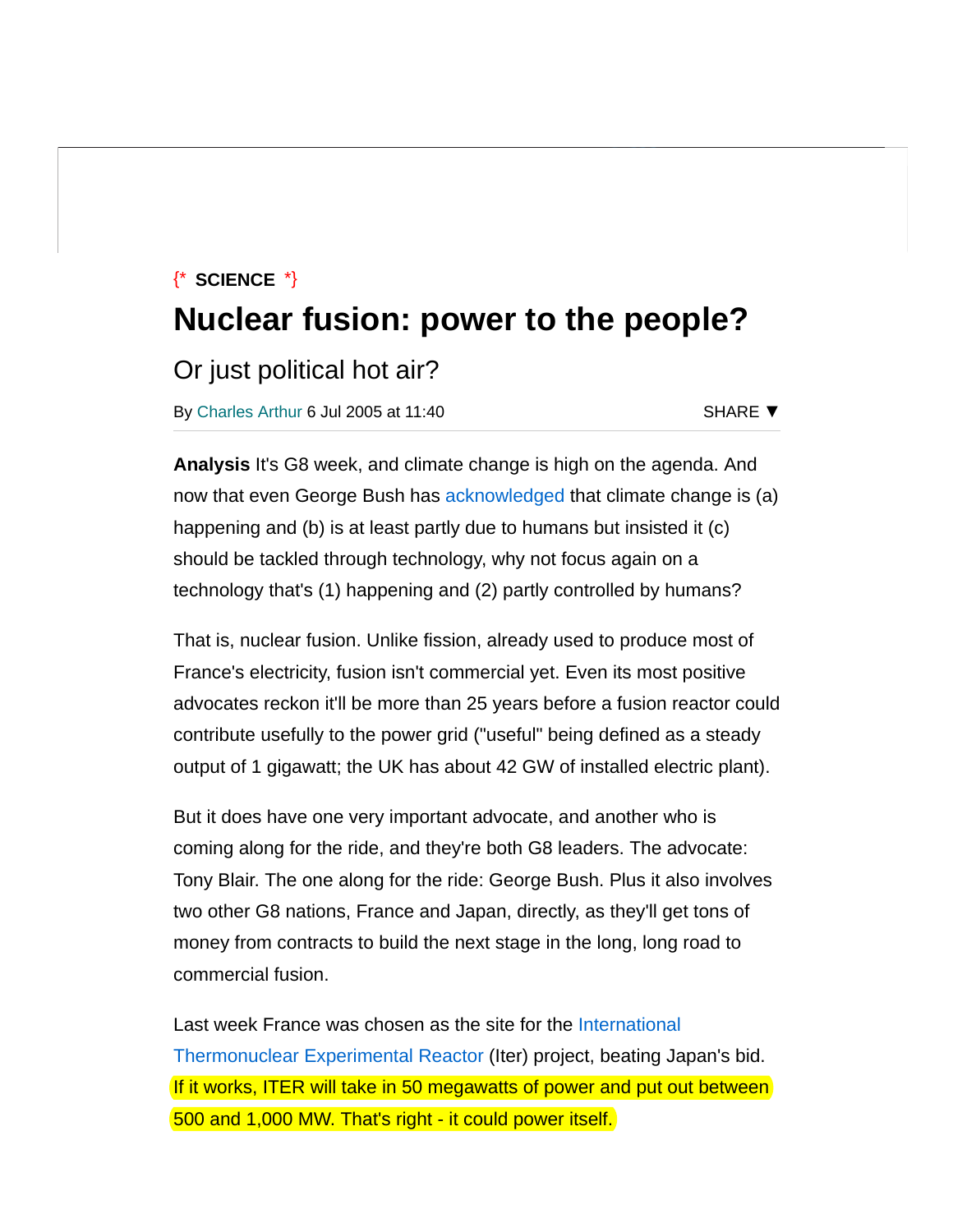Here's how. Fusion is what powers the stars. They burn by slamming two hydrogen nuclei (protons) together, to produce a helium nucleus (two protons) and some extra particles. (See the whole system [here.](http://www.astronomynotes.com/starsun/s3.htm))

On Earth, we [cheat a little](http://hyperphysics.phy-astr.gsu.edu/hbase/nucene/fusion.html) by fusing a nucleus of deuterium (hydrogen with a neutron aboard) with one of tritium (hydrogen with two neutrons), to produce a helium nucleus plus lots of energy in the form of a "fast" neutron. Simple on paper; fiendishly hard in practice. You have to heat the material to about 100 million Centigrade until it becomes "plasma", confine it using magnetic fields, and compress it so fiercely that you overcome the natural tendency of nuclei to repel each other as fiercely as Steve Ballmer encountering an iPod.

Deuterium is plentiful. There's enough in a bath to generate all the energy you'd need in your lifetime. Tritium is trickier, produced either from deuterium fusion, or other decay products. It's [used](http://www.theregister.co.uk/2002/11/20/the_truth_about_tritium/) in nuclear weapons, exit signs that work without power, and some [illuminated watches.](http://www.timezone.com/library/archives/archives631704126660375902)

If you can control the fusion reaction and keep it going, you produce huge amounts of "fast" neutrons which heat up the reactor vessel. That heat can produce steam which can turn turbines to generate electricity. Nuclear waste? Well, the reactor walls might be a little radioactive after you stop; but in 10 years' time you could reuse the parts in another reactor. Tritium is poisonous, but wouldn't get out. And the reaction can't run away like fission can; if the magnetic "bottle" fails, the reaction stops.

## Big science

The politics similarly involves bashing people's heads together at sufficient pressure to produce a solid project and a fast-moving schedule to make it happen. For years fusion was on the slow track. That's because it's big science, and thus big politics are involved to make it happen. Although the [Joint European Torus](http://www.jet.efda.org/) project in Abingdon, Oxfordshire, managed to generate 80 per cent of the power put into it falling just short of being self-sustaining - it demonstrated what could be done. In 1985 Ronald Reagan signed an agreement with Mikhail Gorbachev to work towards ITER, with the aim of producing a prototype commercial reactor this century.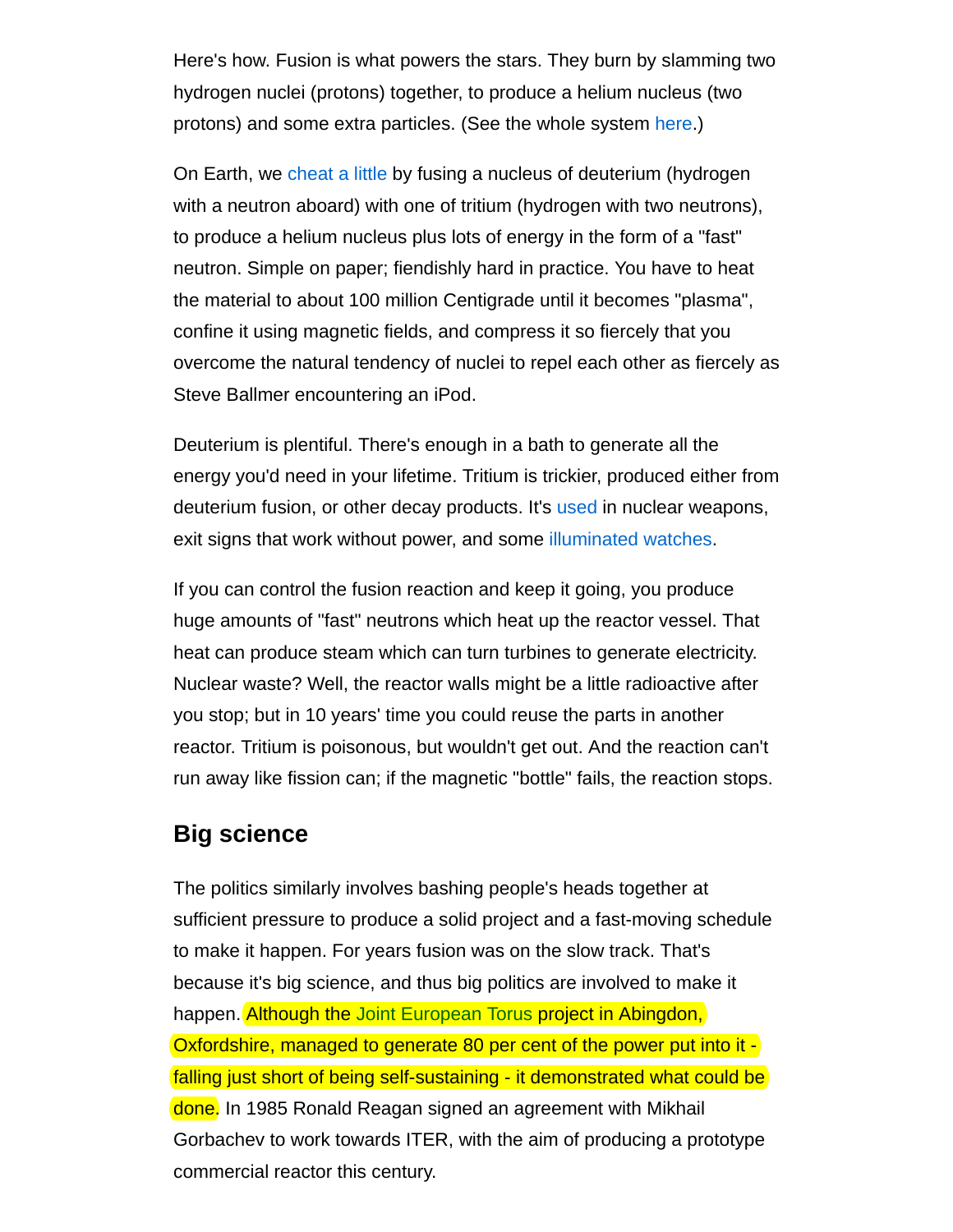But in 1998 Bill Clinton's administration withdrew from ITER, citing costs, and the US began going it alone with its own [FIRE fusion project.](http://fire.pppl.gov/fire_program.htm)

And ITER will cost. The budget is estimated at \$12bn - shared between Europe, the US, China, Korea, Japan and Russia - and a lifespan of about 30 years. Then again, that's only £6.6bn at present exchange rates. That would buy you a British national ID card scheme; in fact [Britain's share is much less, and it could even generate £100m of](http://www.telegraph.co.uk/money/main.jhtml?xml=/money/2005/07/03/cnfusion03.xml&menuId=242&sSheet=/money/2005/07/03/ixcity.html) revenues for British businesses annually.

But what's remarkable is how fusion has abruptly moved up the agenda. It's not for scientific reasons though, but politics. And it comes down to one person: Tony Blair.

He's come under pressure at home from Professor Sir David King, the government's chief scientific adviser, to do something on climate change. In 2001, he headed a European panel looking for a fast-track to fusion, and [concluded](http://fire.pppl.gov/eu_fast_track_101201.pdf) (PDF) it was feasible. The problem is that renewables like wind, waves and solar can't cover the energy shortfall once the UK's nuclear power stations go offline around 2020; presently fission produces 25 per cent of the UK's electricity.

Building more nuclear fission stations looks the easy option, but Margaret Beckett, at the Department of Environment, Food and Rural Affairs, hates them and talks them down as fiercely as King talks them up. She sees them as vote-losers because nuclear waste disposal gives environmental groups a stick to beat Government with. By contrast, the only criticism (though it's a zinger) environmental groups like Greenpeace have of fusion is that it's a lot of money that could be spent subsidising or building renewables now.

That makes fusion the politically acceptable solution. Professor King likes it, Beckett doesn't dislike it, and the greens can't hang you for it. So two years ago at a Camp David summit Blair himself persuaded Bush to rejoin ITER and stop funding FIRE. (In such ways is political goodwill generated by supporting the US over Iraq recouped.)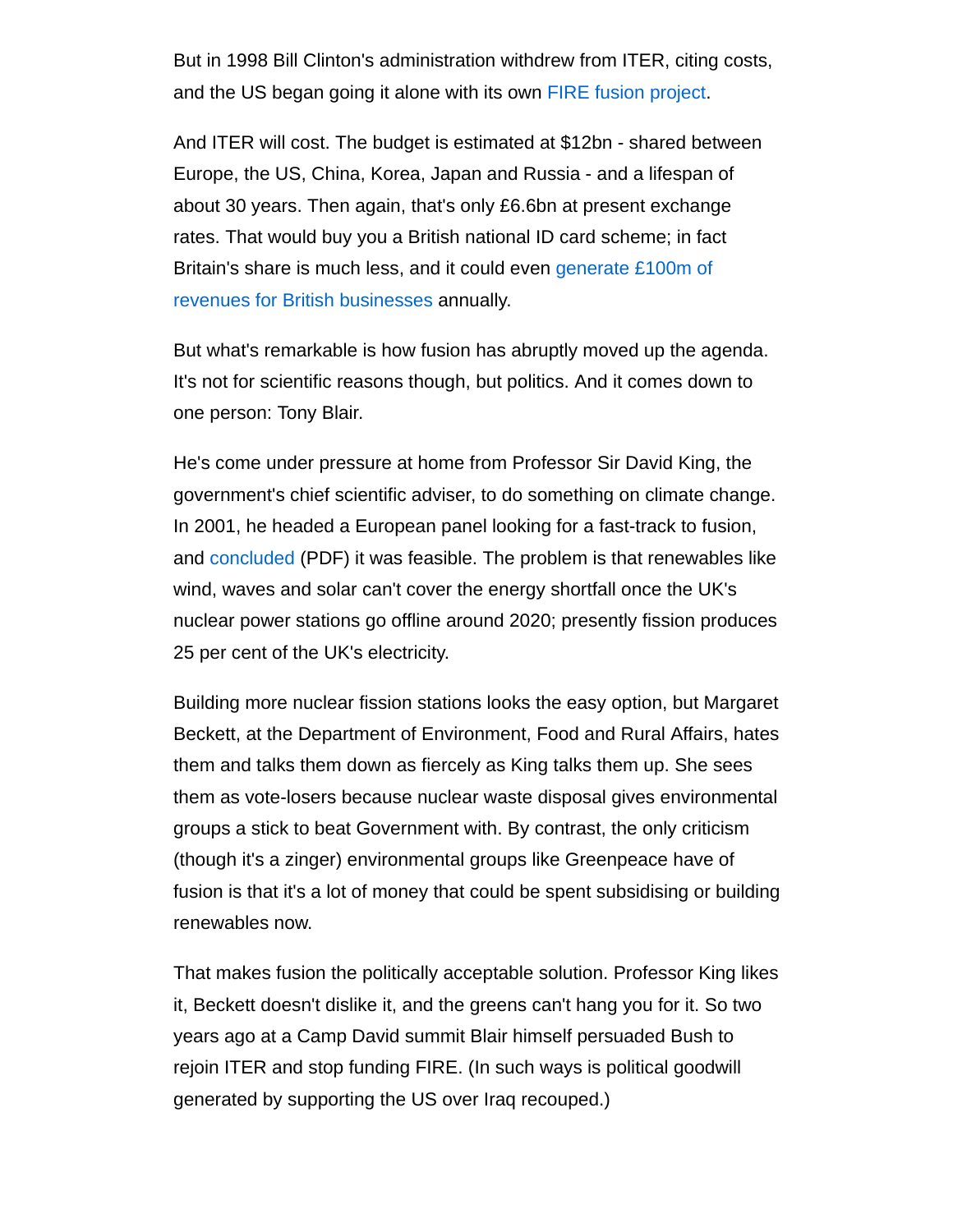So, note a key passage in Dubya's interview with ITN about how to get around climate change: "If people want to come together and share technologies and develop technologies and jointly spend - and spend money on research and development, just like the United States is, to help us diversify away from fossil fuels, [I am] more than willing to discuss it. I know we need more nuclear power in order - nuclear power, after all, is not dependent on fossil fuels and emits no greenhouse gases."

Note he doesn't specify what sort of nuclear power, and how he does emphasise coming together on R&D; though the US did oppose the siting of ITER in France, preferring the rival site, Japan, which would thus have got the guaranteed construction jobs and contracts. Why? Well, which country supported the US on its Iraq adventure, and which didn't? As we said - politics, not science, rules here.

But once the politicians have gone away, ITER's scientists can get on with the task. Which isn't trivial. But right now they're as happy as dogs with two tails, especially compared to a few years ago when it seemed the entire fusion project would run into the dirt. The arrival of climate change as a political hot potato has given their cause new fuel, and they're burning it as quickly as possible.

## Big question

The big question is, can it work? Can "hot" fusion ever be commercial? We'll deal with that in just a moment.

But first, some think that commercial fusion is much closer than grand projects like ITER make it seem. For them, cold fusion never went away, just went underground, much like its "hot" sibling. The publication in April of a letter in the science journal Nature by a team at UCLA who apparently [achieved small-scale fusion](http://msnbc.msn.com/id/7654627/) in a laboratory has had some people agog.

The trouble is that it's not going to generate cheap electricity. It seems to work, but doesn't scale: you can't get more energy out than you put in. So this crystal-based technique could produce fast neutrons, for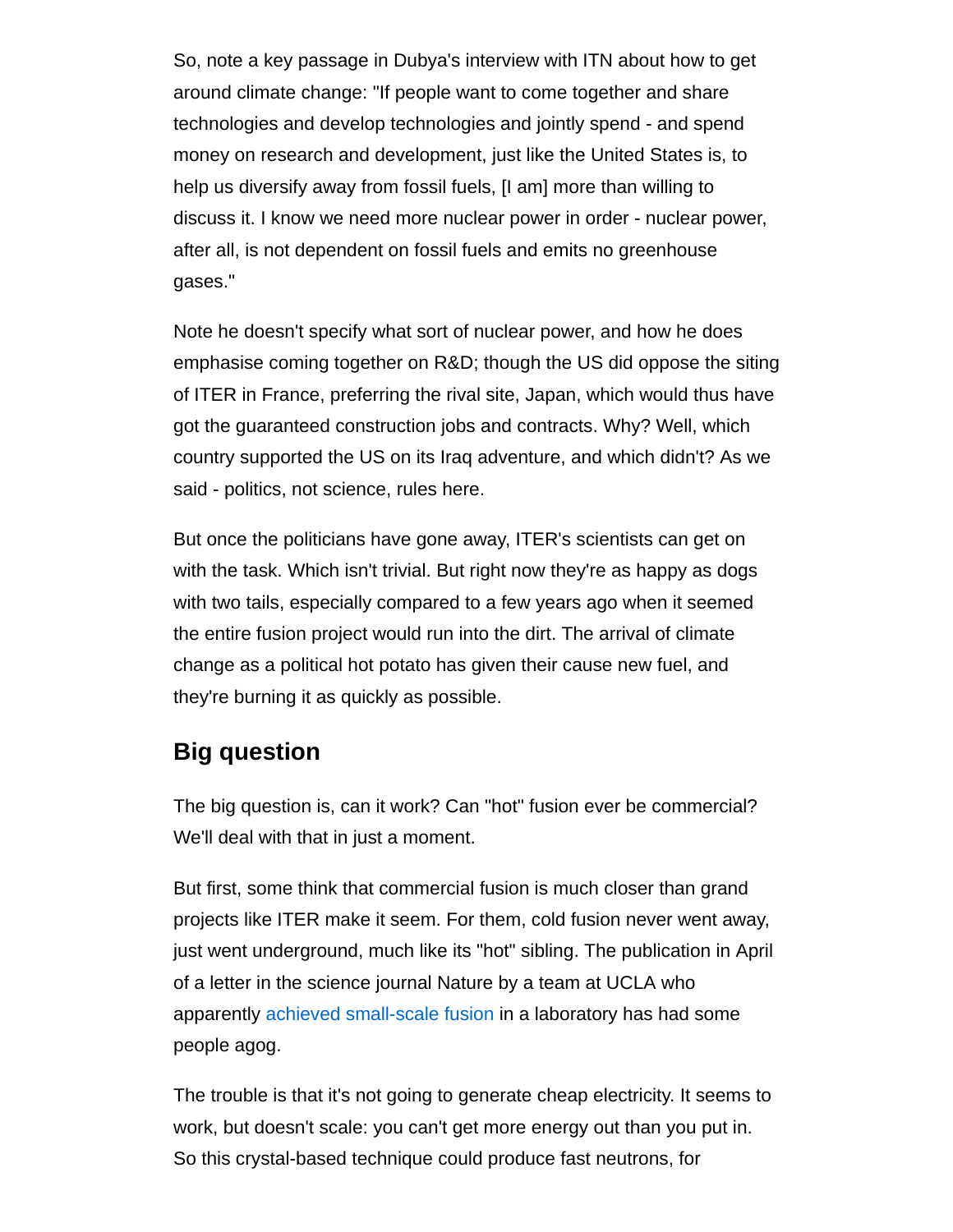radiotherapy or X-ray machines; but not a power generator. "It's very interesting, but it's not a power source," says Chris Carpenter, spokesman at JET. "These small-scale things aren't viable because they don't scale up."

For that, you need something like ITER - because hot fusion does scale, gloriously. ITER will only be twice the size of JET, yet should generate more than 75 times as much power.

And the potential? "You have an energy market that's worth about \$3 trillion worldwide annually, and electricity is one-third of that," says Carpenter. "If we invest big now in fusion, then it could pay off. OK, perhaps it won't work; in that case we've found out sooner, and we can try something else to generate the power we need. We aren't saying fusion is the only option. But it's probably the only non-polluting, largescale option."

But what's changed since JET was built to make it any more likely that fusion won't remain forever 30 years in the future? The materials, says Carpenter, and the computers. From helium-cooled superconducting magnets to tungsten chamber walls to supercomputers that can calculate how the plasma will behave far more accurately and quickly than ever before, the pieces are all there, waiting for the politicians to sign off the cheques and shake hands.

Sorry, by the way, if you thought that solving the world's energy problems was about something as trivial as *science*. As might be clear, it's really all politics.

And finally: fusion scientists have managed to get all this cash without enlisting Sir Bob Geldof or getting Pink Floyd to reform. Imagine if they had: we'd probably all have fusion-powered cars by now. ®

# Related stories

[France wins billion dollar fusion research plant](http://www.theregister.co.uk/2005/06/29/france_fusion_win/) [UCLA demonstrates desktop nuclear fusion](http://www.theregister.co.uk/2005/04/28/desktop_nuclear_fusion/) [The truth about tritium](http://www.theregister.co.uk/2002/11/20/the_truth_about_tritium/)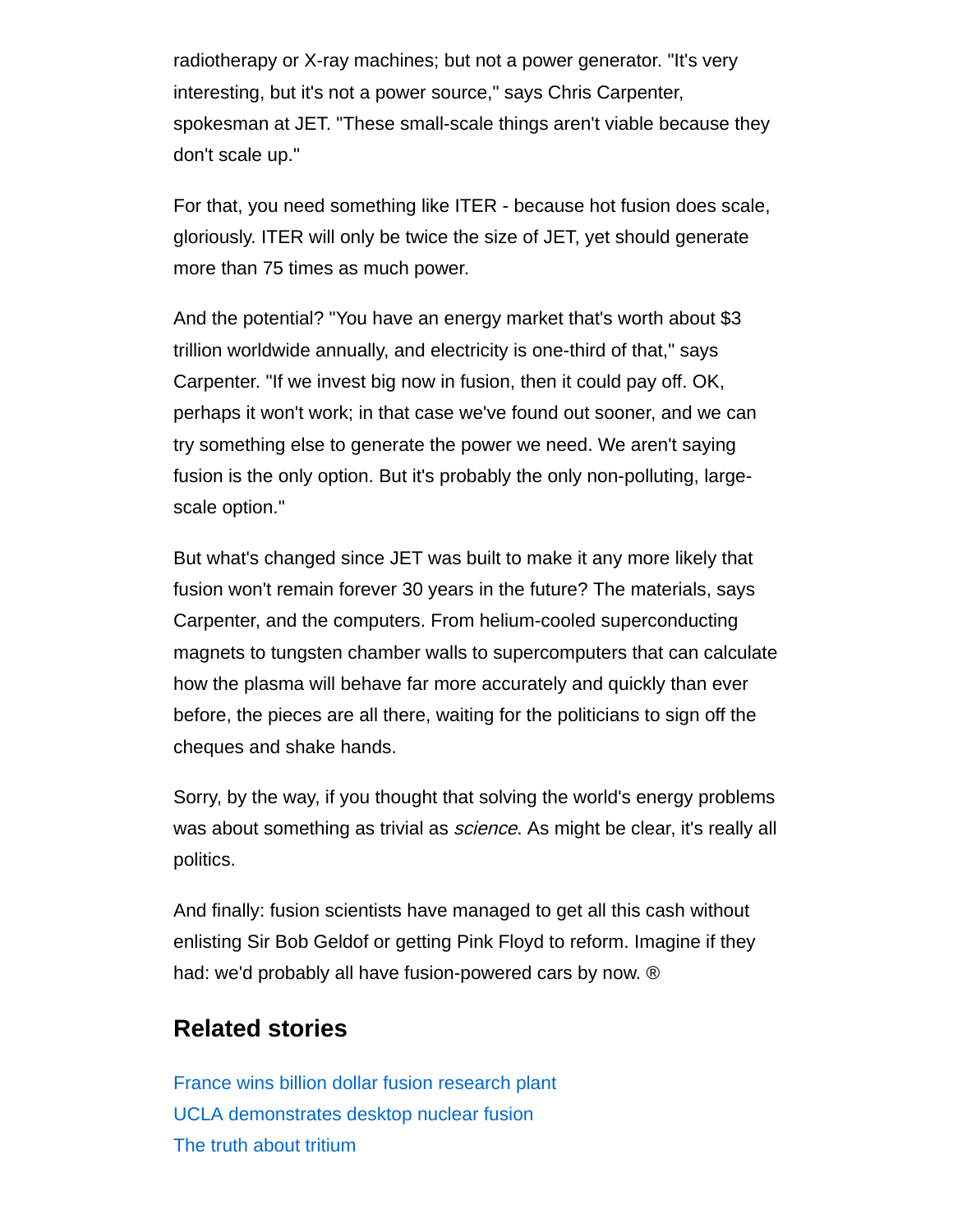#### Sponsored: [Practical tips for Office 365 tenant-to-tenant migration](https://go.theregister.co.uk/tl/1916/-8373/practical-tips-for-office-365-tenant-to-tenant-migration?td=wptl1916bt)

Tips and [corrections](mailto:corrections@theregister.co.uk?subject=%5Bcorrection%5D%20Nuclear%20fusion%3A%20power%20to%20the%20people%3F&body=re:%20http%3A%2F%2Fwww.theregister.co.uk/2005/07/06/nuclear_fusion/)



گ

#### // TECH [RESOURCES](https://whitepapers.theregister.co.uk/)



#### Set up your hybrid cloud right

You are still trying to decide if public is right or wrong. Maybe the snag is regulation, maybe GDPR, maybe you fear the loss of control and ballooning management costs, or maybe they just work better on your IT. So you need to set up a hybrid [cloud that means you can be agile, that you stay in control, and](https://whitepapers.theregister.co.uk/paper/view/8508/set-up-your-hybrid-cloud-right?td=s-uu) gives you the best of both worlds.



## Leading Your Team to DevOps Maturity

[Rob Zuber, CircleCI CTO, brings an inspiring and practical](https://whitepapers.theregister.co.uk/paper/view/8546/leading-your-team-to-devops-maturity?td=s-uu) guide to moving your team further up the DevOps maturity ladder, regardless of where you are now.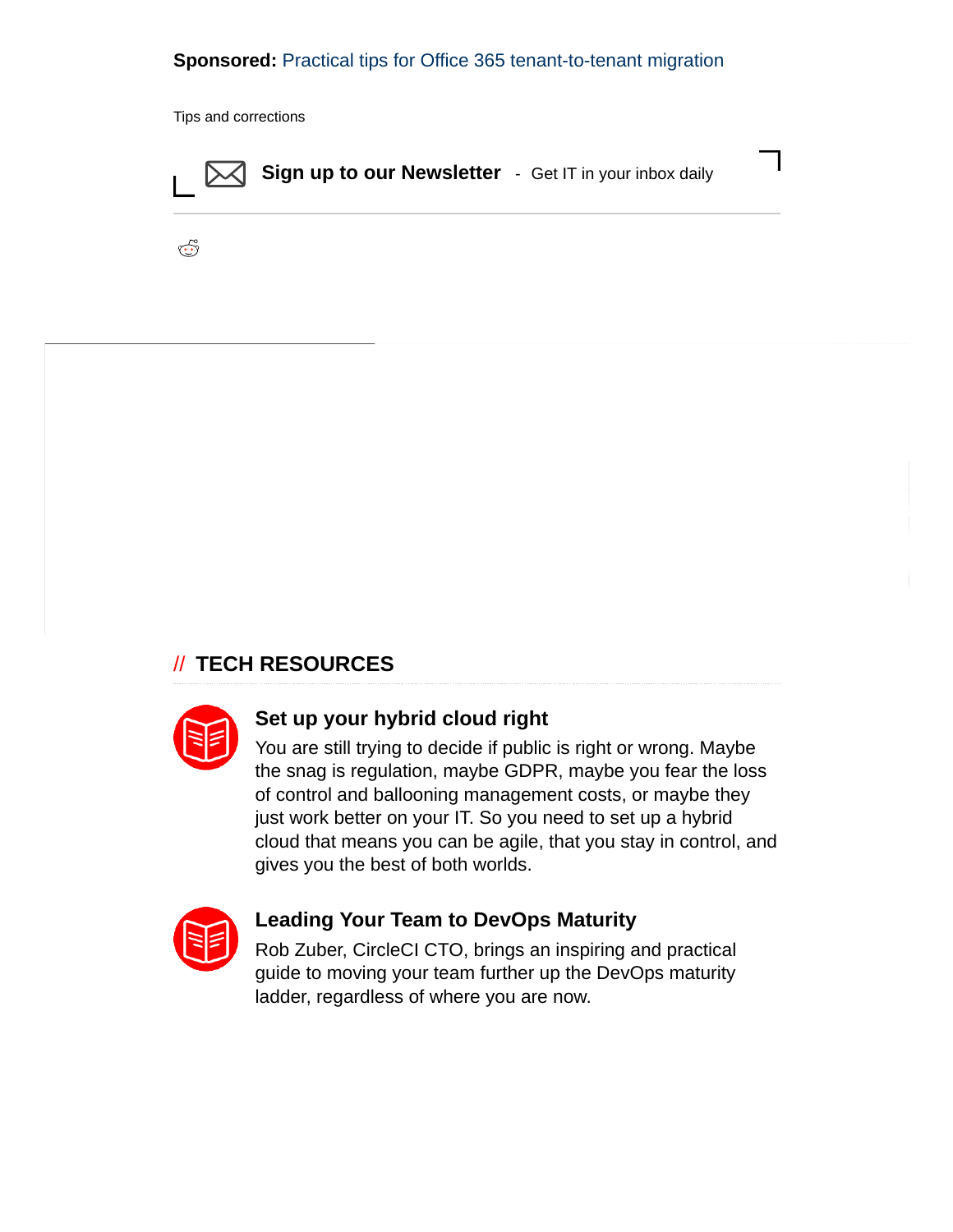

### Faster Response with CrowdStrike and MITRE ATT&CK

[Today's threat landscape has created new challenges for](https://whitepapers.theregister.co.uk/paper/view/8295/faster-response-with-crowdstrike-and-mitre-att-and-ck?td=s-uu) security analysts and incident responders.



### Security Orchestration and Automation Playbook

This playbook highlights some of the most common use cases [for security orchestration and automation, as well as useful tips](https://whitepapers.theregister.co.uk/paper/view/8512/security-orchestration-and-automation-playbook?td=s-uu) on how to get started.

# You Might Also Like

Stay Safe, Stay Home **Outbrain** 

Sponsored

This hack can uncover Xbox [discounts you don'…](https://wikibuy.com/blog/heres-the-best-way-to-score-xbox-gear-fda4f56d0970?utm_source=Newton&utm_campaign=00a5713bb79013087576eb043657538fd8&utm_term=009441cda6cf96724c24566320297f81d3&obOrigUrl=true) Wikibuy

Sponsored

Surgeon Reveals How To Restore [Thinning Brows At…](https://beverlyhillsmd.com/cmd.php?ad=963879&obOrigUrl=true) enhanceyourbrows.com

Sponsored

| Galileo got it wrong - About Psoriasis: |                           | Zoom's end-to-end   |
|-----------------------------------------|---------------------------|---------------------|
| official: Jupiter                       | <b>Learn About Causes</b> | encryption isn't    |
| actually wet, not                       | & Symptoms                | actually end-to-end |
|                                         | Lifelessons.club          |                     |

Watch out, everyone,

[Coronavirus Cops,…](https://www.theregister.co.uk/2020/04/09/coronavirus_cops_code/?obOrigUrl=true)

here come the

Sponsored

[Stunning New Stair](https://r1.zemanta.com/r/u1jhyo99kgzk/b1_outbrainrtb/884482/11205603/FJSUJL3J5GDSXEPKEYGX6W63D354OJQJ4SPRZIZASC3XQJ4HMRV46XNAZUCYZ6J6J4D6K2D6MUW6ENZRR72VJ2LRCLTTV3WNJLD65256ZFM26M4ZBOTRDBOPPP5OKBXZGBWZ6XOPMDVH7QEITY7G2Y3D4XR7PO5YSC7WMQJHCQ47NART4EWPB5ADDIV2TU64ZYNFL72ZLSONEGG7SROLPD6CH7Q7XLZB4FJUV77Z23HE5F2JWUYHQ3DIFNWNPQV7DETRRAFLM5N47W7AZULPQ3MO3IP5FZBXIDJFMIKDLWOXQRX6W2S3HWKDMS2PTJMVTFUWUOZJWCFZKKEKEJPCMUR7FWNKB65ZEQGHIPLDWRQZRY54KDCE4I6H3BZ22Y5CQIHMEOZGIORAAOGJM74IPVLPFI5QPUS23AUO3TAY2CEWDAMRHASVNFRNTMUH4NU6L2KMNIU33QF4AT6S4ETW3RQSMHHDJ47YSZYLNWSXO5LCBXEEJIZEUMHRSWC36BKDCHELCJMRSEVQONUCVL7R4R7HCQ/?obOrigUrl=true) Lifts in San Rafael, California Research Stair Lifts on Yahoo Search Yahoo Search

Sponsored

[One Thing All Liars](https://r1.zemanta.com/r/u1kds75xx5og/b1_outbrainrtb/189248/6723726/FJSUJL3J5GDSXEPKEYGX6W63D354OJQJ4SPRZIZASC3XQJ4HMRV46XNAZUCYZ6J6J4D6K2D6MUW6ENZRR72VJ2LRCLTTV3WNJLD65256ZFM26M4ZBOT66YEA3CZXA6NN6BYGLTJN4PE5NQEITY7G2Y3D4XR7PO5YSC7WMQJHCQ47NART4EWPB5ADDIV2TU64ZYNFL72ZLSONEGG7SROLPD6CH5PBB26VF2K6ICXZ23HE5F2JWUYHQ3DIFNWNPQV7DETRRAFLM5N47W7AZULPQ3MO3IP5FZBXIDJFMIKDLWOXQRX6W2S3HWKDMS2PTJMVTFUWUOZJWCFZKKEKEJPCMUR7FWNKB65ZEQGHIPLDWRQZRY54KDCE4I6H3BZ22Y5CQIHMEOZGIORAAOGJM74IPVLPFI5QPUS23AUO3TAY2CEWDAMRHASVNFRNTMUH4NU6L2KMNIU33QF4AT6S4ETW3RQSMHHDJ47YSZYLNWSXO5LCBXEEJIZEUMHRSWC36BKDCHELCJMRSEVQONUCVL7R4R7HCQ/?obOrigUrl=true) Have in Common, Brace Yourself Type in your name and wait 8 seconds. It's craz… **TruthFinder**